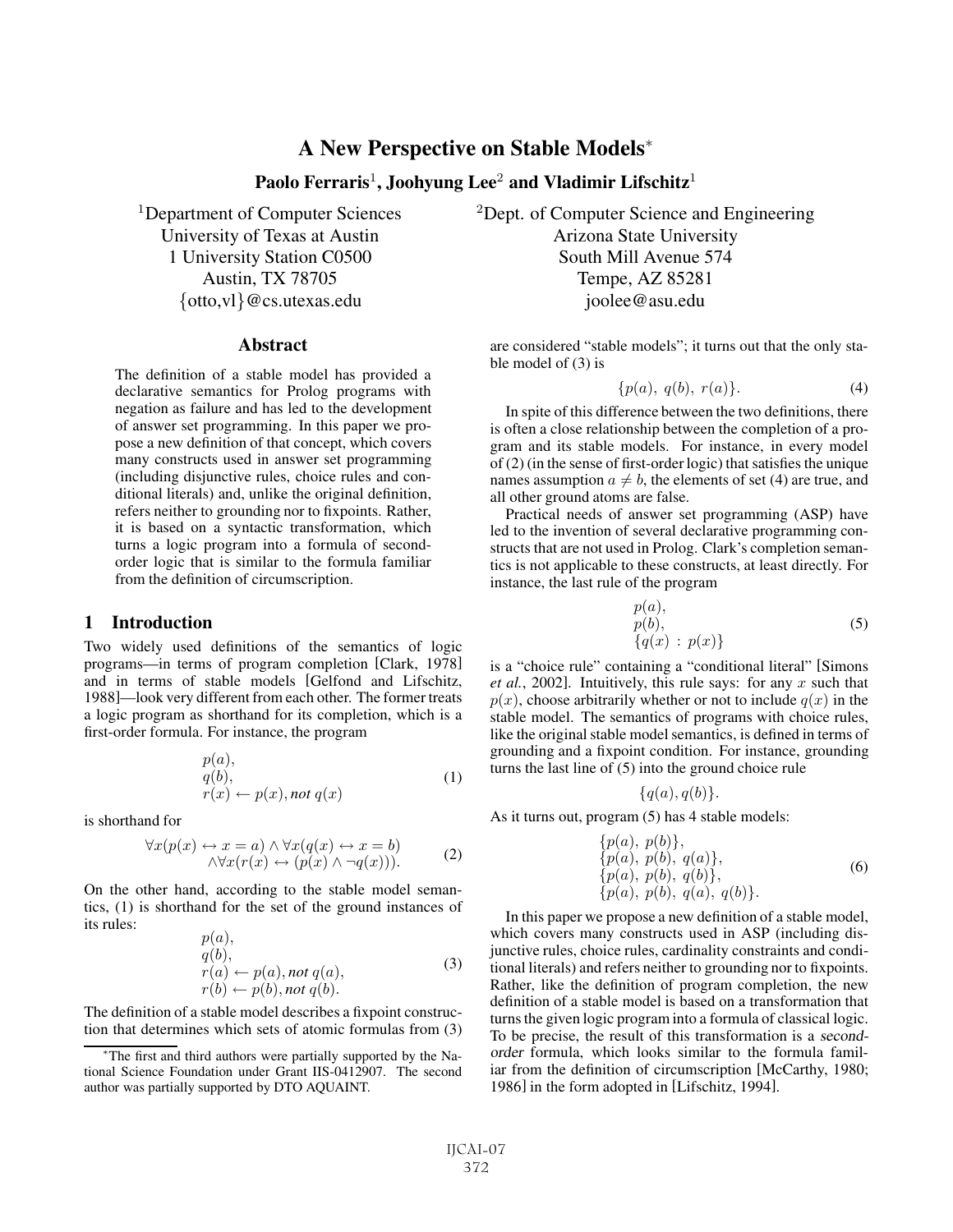The new definition and examples of its use are discussed in Section 2 below. In Section 3 we relate our definition to a theorem from [Lin, 1991], to the encoding of propositional logic programs by quantified Boolean formulas due to Pearce, Tompits and Woltran  $[2001]$ ,<sup>1</sup> and to recent research on first-order equilibrium logic [Pearce and Valverde, 2004; 2005]. A theorem about strong equivalence, illustrating the nature of the ongoing work on reformulating the theory of stable models on the basis of the new definition, is stated in Section 4. Finally, in Section 5 we propose a way to generalize the concept of program completion that is similar to the new definition of a stable model.

Our treatment of stable models may be of interest for three reasons. First, it provides a new perspective on the place of stable models within the field of nonmonotonic reasoning. We can distinguish between "translational" nonmonotonic formalisms, such as program completion and circumscription, and "fixpoint" formalisms—default logic [Reiter, 1980]<sup>2</sup> and autoepistemic logic [Moore, 1985]. In the past, stable models were seen as part of the "fixpoint tradition." In fact, the invention of stable models was an outgrowth of earlier work on the relationship between logic programming and autoepistemic logic [Gelfond, 1987]; the first journal paper on answer sets [Gelfond and Lifschitz, 1991] emphasized their relation to default logic. The remarkable similarity between the new definition of a stable model and the definition of circumscription is rather curious from this point of view.

Second, we expect that the new definition of stable models will provide a unified framework for useful answer set programming constructs defined and implemented by several different research groups, such as choice rules, cardinality constraints and conditional literals (Helsinki University of Technology), disjunctive rules and aggregates [Faber *et al.*, 2004] (Vienna University of Technology and University of Calabria), and ASET-Prolog constructs [Gelfond, 2002, Section 5.2] (Texas Tech University).

Finally, we hope that this definition of a stable model will serve as a basis for a new approach to proving program correctness in ASP, which will be more straightforward than the one based on grounding and fixpoint definitions [Ferraris and Lifschitz, 2005a, Sections 3.3–3.5, 3.7]. These correctness proofs will use equivalent transformations of formulas of classical logic as the main tool.

## 2 Definition and Examples

#### 2.1 Logic Programs as First-Order Formulas

The concept of a stable model will be defined here for firstorder sentences (formulas without free variables); logic programs are viewed in this paper as alternative notation for firstorder sentences of special kinds.<sup>3</sup>

To rewrite a "traditional" program, such as (1), as a firstorder sentence, we

- replace every comma by ∧ and every *not* by ¬,
- turn every rule *Head*  $\leftarrow$  *Body* into a formula by rewriting it as the implication  $Body \rightarrow Head$ , and
- form the conjunction of the universal closures of these formulas.

For instance, we think of (1) as alternative notation for the sentence

$$
p(a) \land q(b) \land \forall x((p(x) \land \neg q(x)) \to r(x)). \tag{7}
$$

We are going to treat  $\neg F$  as shorthand for  $F \to \bot$ , so that the last conjunctive term can be further expanded into

$$
\forall x((p(x) \land (q(x) \to \bot)) \to r(x)).
$$

In the spirit of [Ferraris and Lifschitz, 2005b], (5) is understood as

$$
p(a) \land p(b) \land \forall x (p(x) \to (q(x) \lor \neg q(x))).
$$
 (8)

Since the last conjunctive term is logically valid, the class of models of formula (8) would not change if we dropped that term; but the class of its stable models, as defined below, would be affected. In this sense, the last conjunctive term is essential.

Finally, here is an example of turning a cardinality constraint [Simons *et al.*, 2002] into a first-order formula. The rule

$$
p \leftarrow 10\left\{q(x) \,:\, r(x)\right\} 20
$$

corresponds to the sentence

$$
(\exists_{10} x(q(x) \land r(x)) \land \neg \exists_{21} x(q(x) \land r(x))) \to p, \quad (9)
$$

where  $\exists_n x F(x)$  is understood as an abbreviation for

$$
\exists x_1 \cdots x_n \left( \bigwedge_{1 \leq i \leq n} F(x_i) \wedge \bigwedge_{1 \leq i < j \leq n} x_i \neq x_j \right).
$$

#### 2.2 Review of Circumscription

Since the new definition of a stable model looks similar to the definition of circumscription, we will begin with a brief review of the latter, for the special case when all predicate constants occurring in the formula are circumscribed in parallel [Lifschitz, 1994, Section 7.1].

Both definitions use the following notation. If  $p$  and  $q$  are predicate constants of the same arity then  $p = q$  stands for the formula

$$
\forall \mathbf{x}(p(\mathbf{x}) \leftrightarrow q(\mathbf{x})),
$$

<sup>&</sup>lt;sup>1</sup>The fact that circumscription is related to program completion has been known for a long time [Reiter, 1982; Lifschitz, 1985]. The relationship between circumscription and the Pearce-Tompits-Woltran transformation is discussed in [Ferraris *et al.*, 2006, Appendix B].

<sup>&</sup>lt;sup>2</sup>The translational definition of default logic, proposed in [Lifschitz, 1990], is rather complicated: it uses third-order variables.

<sup>&</sup>lt;sup>3</sup>In the propositional case, this approach to the syntax of ASP is not new. The possibility of interpreting choice rules and weight constraints in terms of nested conjunctions, disjunctions and negations was demonstrated in [Ferraris and Lifschitz, 2005b, Section 4.1]. General aggregates can be described in terms of nested implications [Ferraris, 2005, Section 4]. Including second ("strong," "classical," or "true") negation without introducing an additional connective is discussed in [Ferraris and Lifschitz, 2005a, Section 3.9].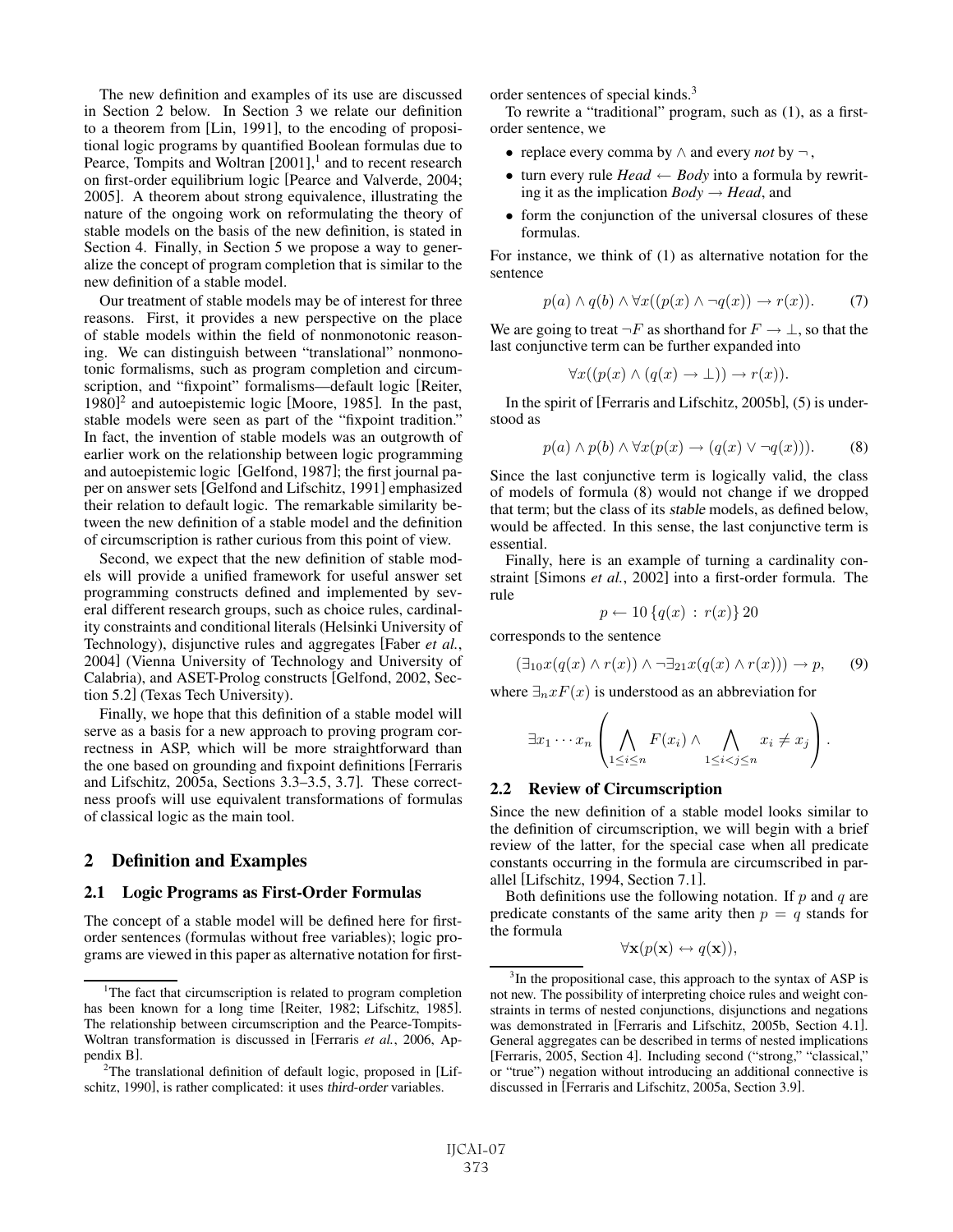and  $p \leq q$  stands for

$$
\forall \mathbf{x}(p(\mathbf{x}) \to q(\mathbf{x})),
$$

where  $x$  is a tuple of distinct object variables. If  $p$  and  $q$  are tuples  $p_1, \ldots, p_n$  and  $q_1, \ldots, q_n$  of predicate constants then **p** = **q** stands for the conjunction

$$
p_1 = q_1 \wedge \cdots \wedge p_n = q_n,
$$

and  $p \le q$  for

$$
p_1 \leq q_1 \wedge \cdots \wedge p_n \leq q_n.
$$

Finally,  $\mathbf{p} < \mathbf{q}$  is an abbreviation for  $\mathbf{p} \leq \mathbf{q} \wedge \neg(\mathbf{p} = \mathbf{q})$ .

In second-order logic, we will apply the same notation to tuples of predicate variables.

Given a first-order sentence  $F$ , by CIRC $[F]$  we denote the second-order sentence

$$
F \wedge \neg \exists \mathbf{u} ((\mathbf{u} < \mathbf{p}) \wedge F(\mathbf{u})),
$$

where **p** stands for the list of all predicate constants occurring in  $F$ ,  $\bf{u}$  is a list of distinct predicate variables of the same length, and  $F(\mathbf{u})$  is the formula obtained from F by substituting the variables u for the constants p. Intuitively, the second conjunctive term of  $CIRC[F]$  expresses that the extents of the predicates p are minimal subject to condition F.

For example, if  $F$  is

$$
p(a) \land \forall x (p(x) \to q(x)) \tag{10}
$$

then CIRC $[F]$  is

$$
p(a) \land \forall x (p(x) \to q(x)) \land \neg \exists uv (((u, v) < (p, q)) \land u(a) \land \forall x (u(x) \to v(x))).
$$
\n(11)

Using methods for eliminating second-order quantifiers discussed in [Lifschitz, 1994] and [Doherty *et al.*, 1997], we can simplify (11) and convert it into

$$
\forall x (p(x) \leftrightarrow x = a) \land \forall x (q(x) \leftrightarrow x = a). \tag{12}
$$

There are cases when  $CIRC[F]$  is not equivalent to any first-order formula, as, for instance, when  $F$  is

$$
p(a) \land \forall x (p(x) \to p(f(x))). \tag{13}
$$

In this example, a model of  $CIRC[F]$  is any interpretation that represents  $p$  as the set of the values of the terms  $a, f(a), f(f(a)), \ldots$ 

## 2.3 Stable Models

Given a first-order sentence  $F$ , by  $SM[F]$  we denote the second-order sentence

$$
F \wedge \neg \exists \mathbf{u} ((\mathbf{u} < \mathbf{p}) \wedge F^*(\mathbf{u})),
$$

where **p** stands for the list of all predicate constants  $p_1, \ldots, p_n$  occurring in F, **u** is a list of n distinct predicate variables  $u_1, \ldots, u_n$ , and  $F^*(\mathbf{u})$  is defined recursively:

$$
\bullet \ \ p_i(t_1,\ldots,t_m)^* = u_i(t_1,\ldots,t_m);
$$

- $(t_1 = t_2)^* = (t_1 = t_2);$
- $\bot^* = \bot$ :
- $(F \odot G)^* = F^* \odot G^*$ , where  $\odot \in \{\land, \lor\};$
- $(F \to G)^* = (F^* \to G^*) \wedge (F \to G);$
- $(QxF)^* = QxF^*$ , where  $Q \in {\forall, \exists}.$

Note that the operator  $F \mapsto F^*(\mathbf{u})$  replaces each predicate constant with the corresponding predicate variable, and that it commutes with all propositional connectives except implication and with both quantifiers. If, in the definition of this operator, we drop the second conjunctive term in the clause for implication, then  $F^*(\mathbf{u})$  will turn into the formula  $F(\mathbf{u})$ referred to in the definition of circumscription. That conjunctive term is the only difference between the definitions of CIRC and SM.

A model of  $F$  is stable if it satisfies  $SM[F]$ .

**Example 1** If F is (10) then  $F^*(u, v)$  is

$$
u(a) \land \forall x((u(x) \to v(x)) \land (p(x) \to q(x)))
$$

and  $SM[F]$  is

$$
p(a) \land \forall x (p(x) \to q(x))
$$
  

$$
\land \neg \exists uv (((u, v) < (p, q)) \land u(a) \land \forall x ((u(x) \to v(x)))
$$
  

$$
\land (p(x) \to q(x)))))
$$
.

It is clear that this formula is equivalent to (11), and consequently to (12).

In logic programming notation, (10) can be written as

$$
p(a), q(x) \leftarrow p(x).
$$

The completion of this program

$$
\forall x(p(x) \leftrightarrow x = a) \land \forall x(q(x) \leftrightarrow p(x))
$$

is equivalent to (12) as well. In this example, all three transformations—SM, CIRC and completion—produce essentially the same result.

**Example 2** If  $F$  is (13) then, as in the previous example, it is clear that  $SM[F]$  is equivalent to CIRC[F]. Consequently, the stable models of (13) can be characterized by the condition stated at the end of the previous section:  $p$  is represented by the set of the values of the terms a,  $f(a)$ ,  $f(f(a))$ ,....

In logic programming notation, (13) can be written as

$$
\begin{array}{l} p(a), \\ p(f(x)) \leftarrow p(x). \end{array} \tag{14}
$$

The completion of this program

$$
\forall x (p(x) \leftrightarrow (x = a \lor \exists y (x = f(y) \land p(y)))
$$

is weaker than  $SM[F]$ : some (non-Herbrand<sup>4</sup>) models of the completion of (14) are not stable.

It is easy to see that the operator SM produces essentially the same result as CIRC whenever it is applied to a formula corresponding to a set of Horn rules, as in the examples

<sup>&</sup>lt;sup>4</sup>An Herbrand interpretation of a signature  $\sigma$  containing at least one object constant is an interpretation such that (i) its universe is the set of all ground terms of  $\sigma$ , and (ii) every ground term represents itself. Clearly, an Herbrand interpretation can be characterized by the set of ground atoms to which it assigns the value true.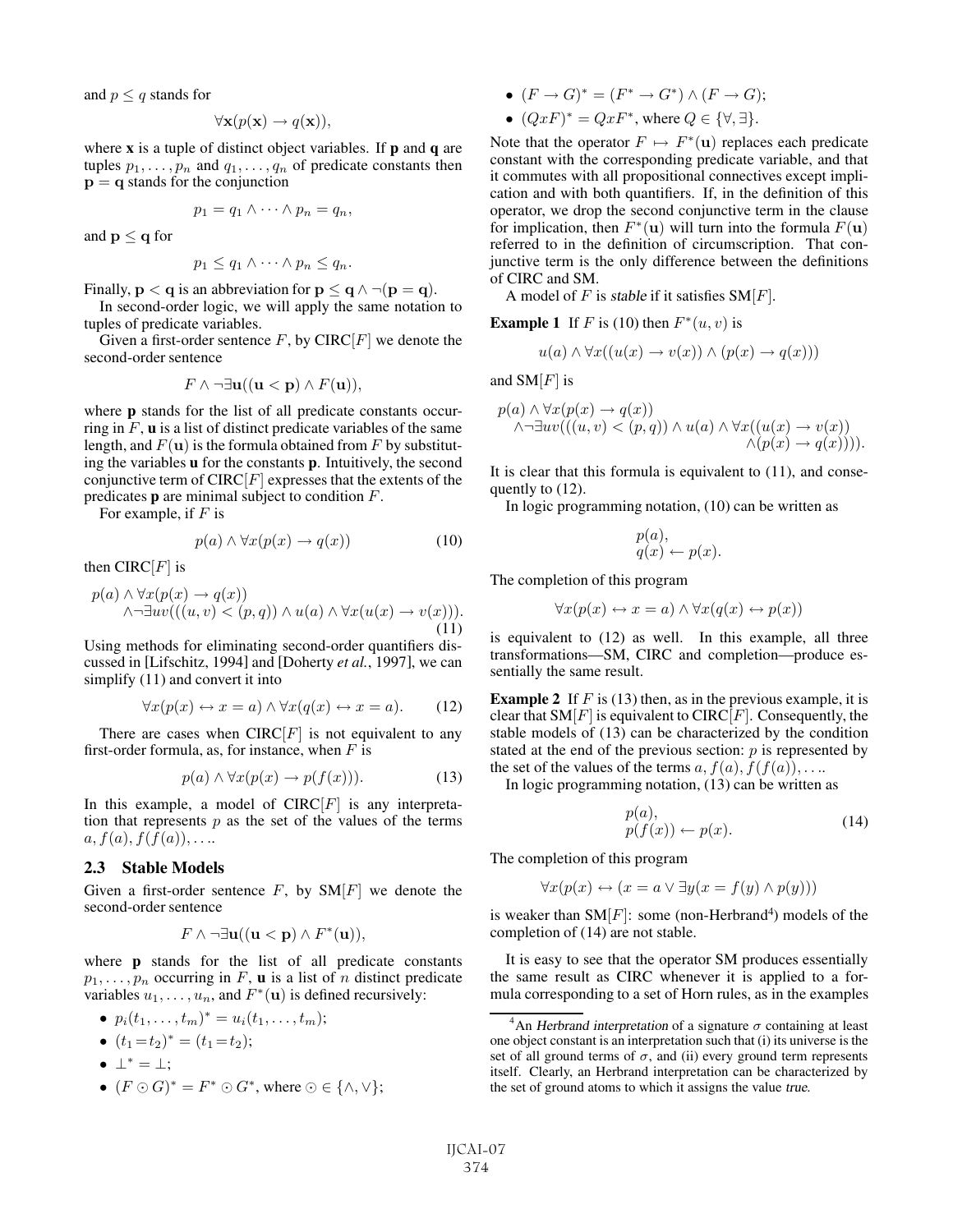above.<sup>5</sup> But if negation in the bodies of rules is allowed then this may be no longer the case, as we will see Section 2.4.

What we can say, on the other hand, about this more general case is that stable Herbrand models of the corresponding formula exactly correspond to the stable models of the program in the sense of the original definition from [Gelfond and Lifschitz, 1988]:

Proposition 1 *Let* σ *be a signature containing at least one object constant, and* Π *a finite set of rules of the form*

$$
A_0 \leftarrow A_1, \dots, A_m, \text{not } A_{m+1}, \dots, \text{not } A_n, \qquad (15)
$$

*where*  $A_0, \ldots, A_n$  *are atomic formulas of*  $\sigma$  *not containing equality. For any set* X *of ground terms of* σ*, the following conditions are equivalent:*

- X *is a stable model of* Π *in the sense of the 1988 definition;*
- *the Herbrand interpretation of* σ *that makes the elements of* X *true and all other ground atoms false is a stable model of the formula corresponding to* Π*.*

This theorem shows that the new definition of a stable model, restricted to the "traditional" syntax, is a generalization of the 1988 definition to non-Herbrand models. In Section 3.1 we will see that our definition generalizes also the definition proposed in [Ferraris, 2005] and used in [Ferraris and Lifschitz, 2005a; Ferraris *et al.*, 2006].

#### 2.4 Further Examples

Proposition 2 below allows us to simplify the application of the operator SM to formulas containing negation. In its statement, **p** is the list of predicate constants occurring in  $F$ , and **u** is a list of distinct predicate variables of the same length as **p**.

Proposition 2 *If a formula* F *begins with* ¬ *then the formula*

$$
\mathbf{u} \le \mathbf{p} \to (F^*(\mathbf{u}) \leftrightarrow F)
$$

*is logically valid.*

**Example 3** Let  $F$  be formula (7), corresponding to logic program (1). Then  $SM[F]$  is

$$
p(a) \land q(b) \land \forall x((p(x) \land \neg q(x)) \to r(x))
$$
  

$$
\land \neg \exists uvw(((u, v, w) < (p, q, r)) \land u(a) \land v(b)
$$
  

$$
\land \forall x(((u(x) \land (\neg q(x))^*) \to w(x))
$$
  

$$
\land ((p(x) \land \neg q(x)) \to r(x)))).
$$

It is clear that the implication in the last line can be dropped. Furthermore, since the subformula  $(u, v, w) < (p, q, r)$  contains the conjunctive term  $v \leq q$ , from Proposition 2 we can conclude that  $(\neg q(x))^*$  can be equivalently replaced here by  $\neg q(x)$ . Consequently, SM[F] can be rewritten as

$$
p(a) \land q(b) \land \forall x((p(x) \land \neg q(x)) \to r(x))
$$
  
 \land \neg \exists uvw(((u, v, w) < (p, q, r)) \land u(a) \land v(b)  
 \land \forall x((u(x) \land \neg q(x)) \to w(x))).

Using the methods for eliminating second-order quantifiers described at the end of [Lifschitz, 1994, Section 3.3], we can convert this formula into the completion (2) of program (1). We conclude that in this case the stable models of the program are identical to the models of its completion.

We can further conclude that there is a unique Herbrand stable model in this case, and that it corresponds to the set (4) of ground atoms. This fact follows also from Proposition 1.

**Example 4** If  $F$  is formula (8), corresponding to logic program (5), then a similar calculation converts  $SM[F]$  into

$$
p(a) \land p(b) \land \forall x (p(x) \to (q(x) \lor \neg q(x)))
$$
  

$$
\land \neg \exists uv (((u, v) < (p, q)) \land u(a) \land u(b)
$$
  

$$
\land \forall x (u(x) \to (v(x) \lor \neg q(x)))).
$$

After the elimination of second-order quantifiers, this formula becomes

$$
\forall x(p(x) \leftrightarrow (x = a \lor x = b))
$$
  

$$
\land \forall x(q(x) \rightarrow (x = a \lor x = b)).
$$

The stable models of (5) can be characterized as the interpretations that (i) represent  $p$  by the set of values of  $a$  and  $b$ , and (ii) represent q by a subset of that set. Consequently,  $(8)$  has 4 Herbrand stable models, and they correspond to sets (6).

We call a formula negative if every occurrence of every predicate constant in this formula belongs to the antecedent of an implication. Clearly any formula of the form  $\neg F$  is negative, because this expression is shorthand for  $F \to \bot$ (Section 2.1). Proposition 2 can be generalized to arbitrary negative formulas.

# 3 Relation to Earlier Work

#### 3.1 Propositional Case

In the propositional case, the operator SM turns into the encoding of formulas of equilibrium logic by quantified Boolean formulas proposed in [Pearce *et al.*, 2001] and reviewed in [Ferraris *et al.*, 2006, Appendix B]. In view of the Pearce-Tompits-Woltran theorem, as restated in that review, it follows that in the propositional case our definition of a stable model is equivalent to the definition of a stable model (answer set) proposed in [Ferraris, 2005] and reviewed in [Ferraris *et al.*, 2006, Appendix A].

#### 3.2 Lin's Transformation

Theorem 5 from [Lin, 1991] relates stable models of "traditional programs" (as in Proposition 1 above) to circumscription. It involves a syntactic transformation that can be described as a sequence of three steps. First, each rule is turned into a formula that may contain new predicate constants— "doubles"  $p'$  of the predicate constants p occurring in the rule. Second, the new predicate constants are circumscribed in parallel. Third, the result is conjoined with the equivalences  $p' = p$ . We will show that this idea is applicable to arbitrary first-order sentences, and that the result of this transformation is closely related to the operator SM.

To do this, we need parallel circumscription of a slightly more general kind than defined in Section 2.2. In the definition of circumscription, there is no need to assume that p stands for the list of all predicate constants occurring in  $F$ ; p may include only some of these constants. The result of

<sup>5</sup> This assertion remains true if we allow the heads of rules to be disjunctions of atomic formulas.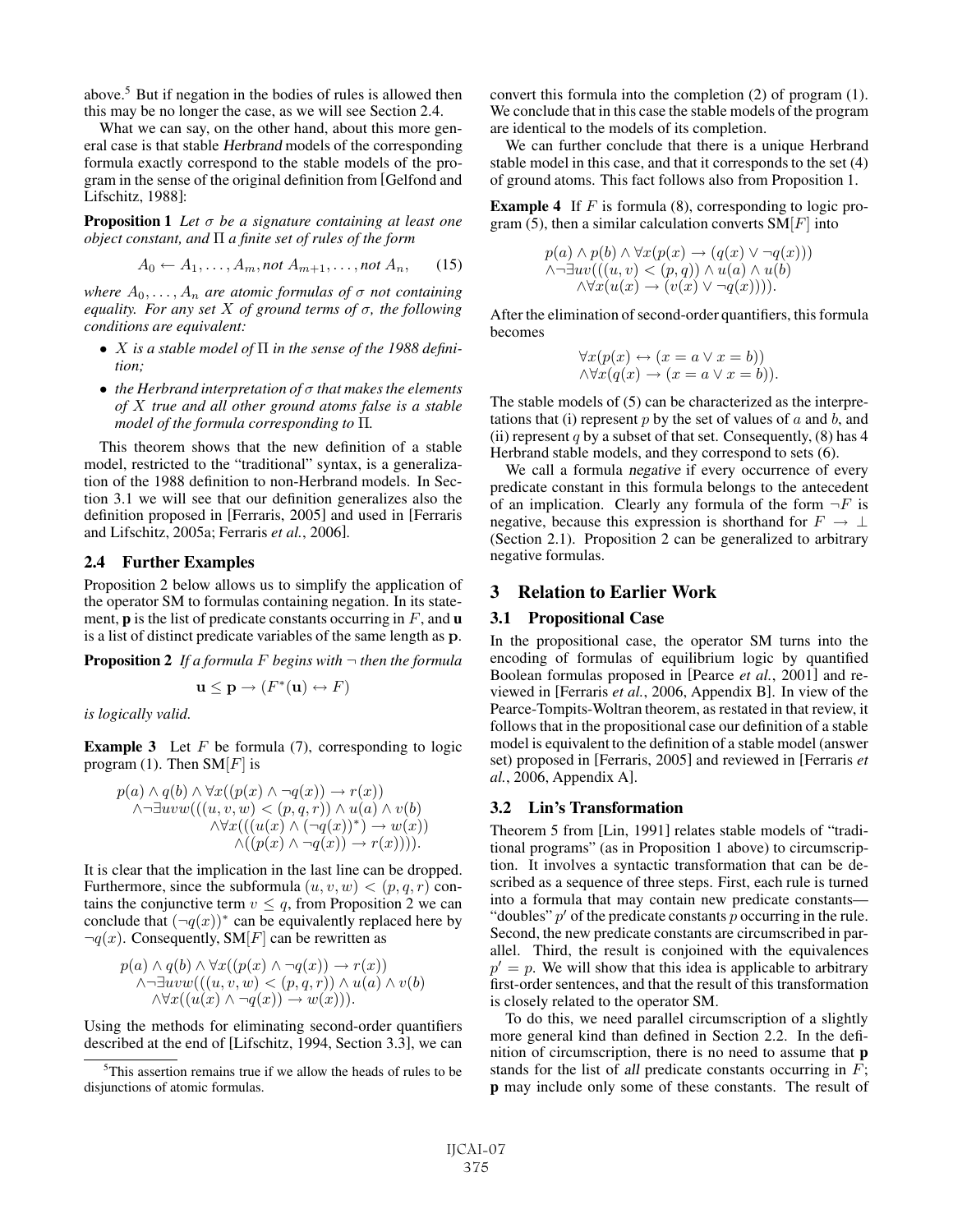circumscribing the predicate constants p in a first-order sentence  $F$  will be denoted by CIRC $[F; \mathbf{p}]$ . For instance, if  $F$ is (10) then CIRC[ $F; q$ ] is

$$
p(a) \land \forall x (p(x) \to q(x))
$$
  

$$
\land \neg \exists v ((v < q) \land p(a) \land \forall x (p(x) \to v(x))),
$$

which is equivalent to

 $p(a) \land \forall x (p(x) \leftrightarrow q(x)).$ 

Let  $F$  be a first-order sentence, and let  $\bf{p}$  be the list of all predicate constants occurring in  $F$ . Take a list  $p'$  of distinct predicate constants that do not occur in  $F$ , of the same length as  $\mathbf{p}$ . By  $\mathbf{L}[F; \mathbf{p}']$  we denote the formula

 $CIRC[F^*(p'); p'] \wedge (p' = p).$ 

This formula turns out to be equivalent to  $SM[F]$  conjoined with explicit definitions of the new predicate constants **p** :

**Proposition 3**  $L[F; \mathbf{p}']$  *is equivalent to*  $SM[F] \wedge (\mathbf{p}' = \mathbf{p})$ *.* 

This is immediate from the definitions of L and SM, using the fact that  $F^*(p)$  is equivalent to F.

It follows that  $SM[F]$  is equivalent to  $L[F; \mathbf{p}']$  with the predicate constants **p**<sup>'</sup> replaced by existentially quantified predicate variables:

Corollary 1 SM[F] *is equivalent to*  $\exists$ **u** L[F; **u**]*.* 

# 3.3 Equilibrium Logic

The definition of first-order equilibrium logic below is similar to the one proposed in [Pearce and Valverde, 2005, Section 7], except that ground terms are not identified here with their values; as a result, different ground terms are allowed to have the same value. Our definition describes essentially Kripke models with two worlds ("here" and "there") that have the same universe, interpret all function constants in the same way, and satisfy the minimality condition introduced in [Pearce, 1997].

If I is an interpretation of a signature  $\sigma$  (in the sense of classical logic) then by  $\sigma^I$  we denote the extension of  $\sigma$  obtained by adding pairwise distinct symbols  $\xi^*$ , called names, for all elements  $\xi$  of the universe of I as object constants. We will identify I with its extension to  $\sigma^I$  defined by  $I(\xi^*) = \xi$ . The value that I assigns to a ground term t of signature  $\sigma$ <sup>I</sup> will be denoted by  $t^1$ .

By  $\sigma_f$  we denote the part of  $\sigma$  consisting of its function constants (including object constants, which are viewed as function constants of arity 0). We will represent an interpretation I of  $\sigma$  as the pair  $\langle I|_{\sigma f}$ ,  $I' \rangle$ , where I' is the set of all atomic formulas, formed using predicate constants from  $\sigma$ and names  $\xi^*$ , which are satisfied by *I*.

An HT-interpretation of  $\sigma$  is a triple  $\langle I^f, I^h, I^t \rangle$ , where

- $I^f$  is an interpretation of  $\sigma_f$ , and
- $I<sup>h</sup>$ ,  $I<sup>t</sup>$  are sets of atomic formulas formed using predicate constants from  $\sigma$  and object constants  $\xi^*$  for arbitrary elements  $\xi$  of the universe of  $I^f$ , such that  $I^h \subseteq I^t$ .

The satisfaction relation between an HT-interpretation  $I = \langle I^f, I^h, I^t \rangle$  and a sentence F of the signature  $\sigma^{I^f, I^h}$ is defined recursively:

•  $I \models p(t_1, \ldots, t_n)$  if  $p((t_1^{I^f})^*, \ldots, (t_n^{I^f})^*) \in I^h$ ;

- $I \models t_1 = t_2 \text{ if } t_1^{I^f} = t_2^{I^f};$
- $I \not\models \bot$ :
- $I \models F \land G$  if  $I \models F$  and  $I \models G$ ; similarly for  $\vee$ ;
- $\bullet\; I \models F \rightarrow G$  if (i)  $I \not\models F$  or  $I \models G$ , and (ii)  $\langle I, I^t \rangle \models F \rightarrow G;$
- $I \models \forall x F(x)$  if, for each  $\xi$  from the universe of  $I^f$ ,  $I \models F(\xi^*)$ ; similarly for  $\exists$ .

(In (ii) we understand satisfaction as in classical logic.)

An HT-interpretation of the form  $\langle I, J, J \rangle$  is an equilibrium model of  $F$  if

- $\langle I, J, J \rangle \models F$ , and
- for any proper subset  $J'$  of  $J$ ,  $\langle I, J', J \rangle \not\models F$ .

This definition provides a precise model-theoretic counterpart of the operator SM:

**Proposition 4** An interpretation  $\langle I, J \rangle$  is a stable model of a *sentence*  $F$  *iff*  $\langle I, J, J \rangle$  *is an equilibrium model of*  $F$ *.* 

### 4 Strong Equivalence

To turn the definition of a stable model proposed in this paper into a tool that can help us in the design of provably correct ASP programs, we need to find appropriate counterparts of the theorems that are used in correctness proofs today.<sup>6</sup> The "traditional" theorems about stable models will roughly correspond to the special cases of these new theorems in which the formulas involved are propositional combinations of ground atoms, perhaps of a special syntactic form, and our attention is restricted to Herbrand models.

To give an example illustrating this general point, we state here a counterpart of the characterization of strong equivalence [Lifschitz *et al.*, 2001] due to Fangzhen Lin [2002].

About first-order sentences  $F$  and  $G$  we say that  $F$  is strongly equivalent to  $G$  if, for every sentence  $H$  (possibly of a larger signature),  $F \wedge H$  has the same stable models as  $G \wedge H$  (or, to put it differently, if, for every H, SM[ $F \wedge H$ ] is equivalent to SM[ $G \wedge H$ ]). In the following theorem, **p** is the list of predicate constants occurring in at least one of the sentences  $F$ ,  $G$ , and  $p'$  is a list of new, distinct predicate constants of the same length as p.

Proposition 5 F *is strongly equivalent to* G *iff the formula*

$$
\mathbf{p}' \leq \mathbf{p} \to (F^*(\mathbf{p}') \leftrightarrow G^*(\mathbf{p}'))
$$

*is logically valid.*

Using this theorem we can show, for instance, that  $\neg \forall x F(x)$  is strongly equivalent to  $\exists x \neg F(x)$ . (This is a predicate logic counterpart of the fact that  $\neg (F \wedge G)$  is strongly equivalent to  $\neg F \vee \neg G$ .) Indeed, in view of Proposition 2, the implications

$$
\mathbf{p}' \leq \mathbf{p} \to ((\neg \forall x F(x))^* \leftrightarrow \neg \forall x F(x)),
$$
  

$$
\mathbf{p}' \leq \mathbf{p} \to ((\exists x \neg F(x))^* \leftrightarrow \exists x \neg F(x));
$$

<sup>6</sup> See, for instance, [Ferraris and Lifschitz, 2005a, Sections 2.1– 2.4, 2.6–3.1].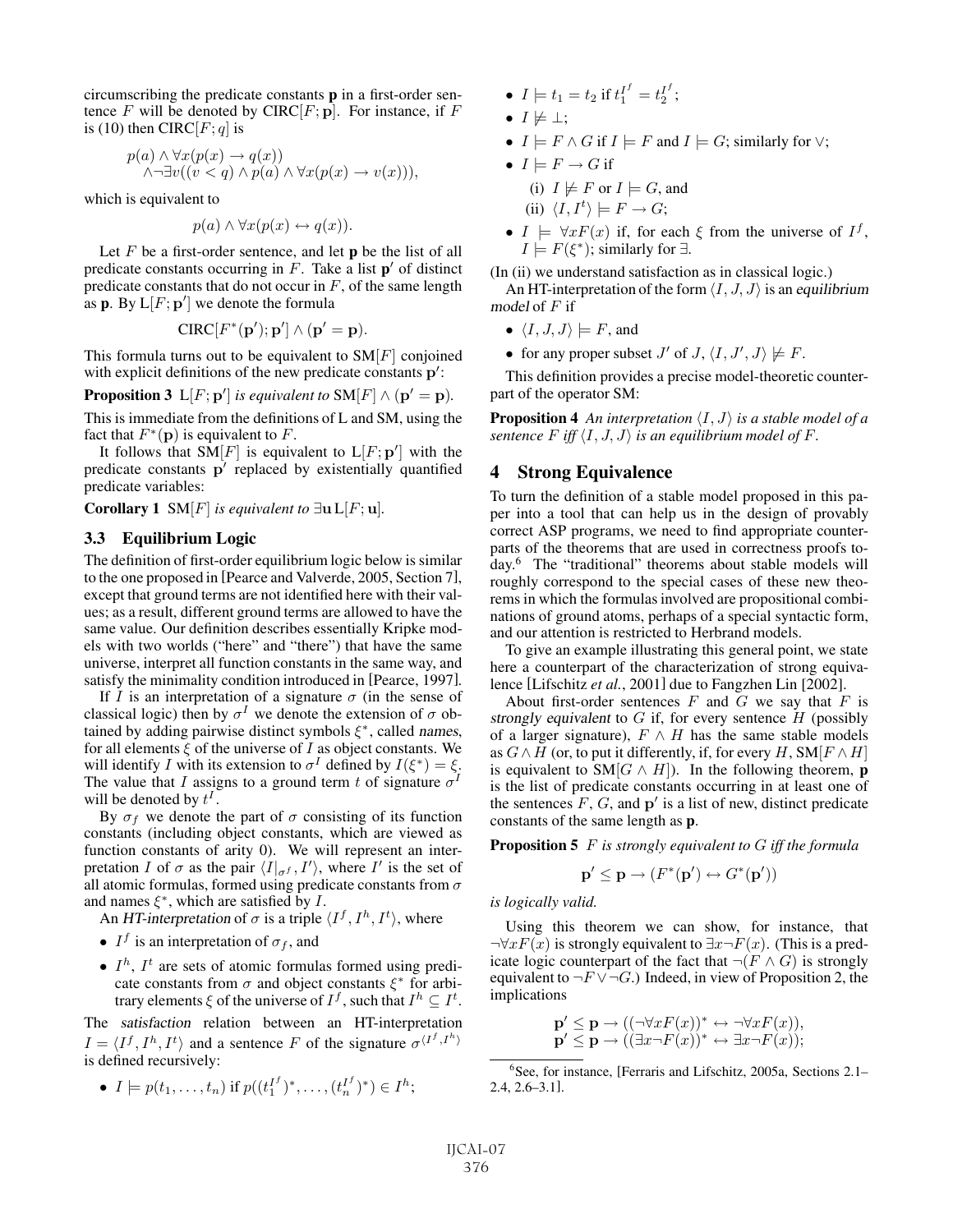are logically valid; the right-hand sides of the two equivalences are classically equivalent to each other.

For our proof of the "only if" part of Proposition 5 it is not essential that the definition of strong equivalence allows the signature of  $H$  to be larger than the signature of  $F$  and  $G$ . It follows that F is strongly equivalent to G whenever  $F \wedge H$ has the same stable models as  $G \wedge H$  for all sentences H of the same signature as  $F$  and  $G$ .

Relations between logic programs with variables, somewhat similar to strong equivalence as defined above but more limited in scope, are discussed in [Pearce and Valverde, 2005, Section 7] and [Eiter *et al.*, 2006].

# 5 A New Perspective on Program Completion

#### 5.1 Pointwise Stable Models

As observed in [Lee and Lin, 2006], program completion is similar in some ways to the concept of pointwise circumscription—the modification of McCarthy's original definition that was proposed in [Lifschitz, 1987]. According to either definition, circumscribing a predicate constant  $p$ makes the extent of  $p$  "minimal," but minimality is understood in different versions differently. According to the original definition of circumscription, to make the extent of a predicate smaller means to replace it by a proper subset. In the pointwise version, to make the extent of a predicate smaller means to decrement it by a single point. The pointwise minimality condition is, generally, weaker than minimality according to McCarthy; similarly, program completion is generally weaker than the stability condition.

In this section, we define a weakened, "pointwise" version of the operator SM that can be viewed as a generalization of program completion to arbitrary first-order formulas.

If  $p$  and  $q$  are predicate constants of the same arity  $k$  then  $p < q$  stands for the formula

$$
\exists \mathbf{x} (q(\mathbf{x}) \land \forall \mathbf{y} (p(\mathbf{y}) \leftrightarrow (q(\mathbf{y}) \land \mathbf{x} \neq \mathbf{y}))),
$$

where x, y are disjoint tuples of distinct object variables  $x_1, \ldots, x_k, y_1, \ldots, y_k$ , and  $\mathbf{x} \neq \mathbf{y}$  is shorthand for

$$
\neg (x_1 = y_1 \land \cdots \land x_k = y_k).
$$

This formula expresses that the extent of  $p$  can be obtained from the extent of q by removing one element. If  $\bf{p}$  and  $\bf{q}$  are tuples  $p_1, \ldots, p_n$  and  $q_1, \ldots, q_n$  of predicate constants then

 $p \nless q$  stands for the disjunction

$$
\bigvee_{1\leq i\leq n}\left((p_i\stackrel{1}{\lt q_i})\wedge\bigwedge_{1\leq j\leq n,\ j\neq i}(p_j=q_j)\right),
$$

and similarly for tuples of predicate variables.

Given a first-order sentence  $F$ , by  $PSM[F]$  we denote the second-order sentence

$$
F \wedge \neg \exists \mathbf{u} ((\mathbf{u} \stackrel{1}{<} \mathbf{p}) \wedge F^*(\mathbf{u})),
$$

where **p**, **u** and  $F^*(u)$  are as in the definition of SM (Section 2.3). A model of  $F$  is pointwise stable if it satisfies  $PSM[F]$ . Clearly, every stable model is pointwise stable.

Unlike SM $[F]$ , the weaker formula PSM $[F]$  can be always rewritten without second-order quantifiers:

Proposition 6 *Formula* PSM[F] *is equivalent to*

$$
F \wedge \bigwedge_{1 \leq i \leq n} \neg \exists \mathbf{x}^i (p_i(\mathbf{x}^i) \wedge G_i(\mathbf{x}^i)),
$$

where  $G_i(\mathbf{x}^i)$  stands for

$$
F^*(p_1,\ldots,p_{i-1},\lambda \mathbf{y}^i(p_i(\mathbf{y}^i)\wedge \mathbf{y}^i\neq \mathbf{x}^i),p_{i+1},\ldots,p_n)
$$

*and* **x**<sup>i</sup> *,* **y**<sup>i</sup> *are disjoint tuples of distinct variables.*<sup>7</sup>

For instance, if F is  $p(a) \wedge p(b)$  then  $F^*(u)$  is  $u(a) \wedge u(b)$ , so that  $F^*(\lambda y(p(y) \wedge y \neq x))$  is

$$
p(a) \wedge a \neq x \wedge p(b) \wedge b \neq x,
$$

and  $PSM[F]$  is

 $p(a) \wedge p(b) \wedge \neg \exists x (p(x) \wedge p(a) \wedge a \neq x \wedge p(b) \wedge b \neq x).$ This formula can be simplified:

$$
p(a) \land p(b) \land \neg \exists x (p(x) \land a \neq x \land b \neq x).
$$

In this example,  $PSM[F]$  is obviously equivalent to the completion of  $F$ :

$$
\forall x(p(x) \leftrightarrow (x = a \lor x = b)).
$$

This fact is an instance of the general theorem stated below.

#### 5.2 Relation to Program Completion

Lloyd and Topor [1984] noted that the process of completing a program can be extended in an obvious way to rules of a more general form than allowed in [Clark, 1978]. It is essential that the head of a rule be an atom, but the body can be an arbitrary first-order formula.

Proposition 7 below refers to completion in this more general sense, but it does introduce a restriction on the syntactic form of the bodies of rules. The rules we consider in this section have the form

$$
p_0(\mathbf{t}^0) \leftarrow p_1(\mathbf{t}^1) \wedge \cdots \wedge p_m(\mathbf{t}^m) \wedge N, \tag{16}
$$

where  $t<sup>i</sup>$  are tuples of terms and N is a negative formula (see Section 2.4). For instance, every rule of form  $(15)$  has also form (16): take N to be  $\neg A_{m+1} \wedge \cdots \wedge \neg A_n$ .

A rule of form (16) is acyclic if for each  $i = 1, \ldots, m$  such that  $p_i$  is  $p_0$ , the formula

$$
N \to \mathbf{t}^0 \neq \mathbf{t}^i
$$

is logically valid. For instance, each of the rules (1) is obviously acyclic—its body doesn't contain the predicate constant occurring in the head. Any rule of form (16) can be made acyclic by a strongly equivalent transformation: conjoin the body with the formulas  $\mathbf{t}^0 \neq \mathbf{t}^i$  for all  $i = 1, \ldots, m$  such that  $p_i$  is  $p_0$ . For instance, the second rule of (14) can be rewritten as the acyclic rule

$$
p(f(x)) \leftarrow p(x), f(x) \neq x.
$$

For this reason, the requirement in the statement of the theorem below that each of the given rules be acyclic is not an essential limitation.

Proposition 7 *For any finite set* F *of acyclic rules, the completion of* F *is equivalent to* PSM[F]*.*

In view of this fact,  $PSM[F]$  can be viewed as an extension of the concept of program completion to arbitrary first-order formulas.

<sup>&</sup>lt;sup>7</sup>On the use of  $\lambda$ -notation in first-order logic, see [Lifschitz, 1994, Section 3.1].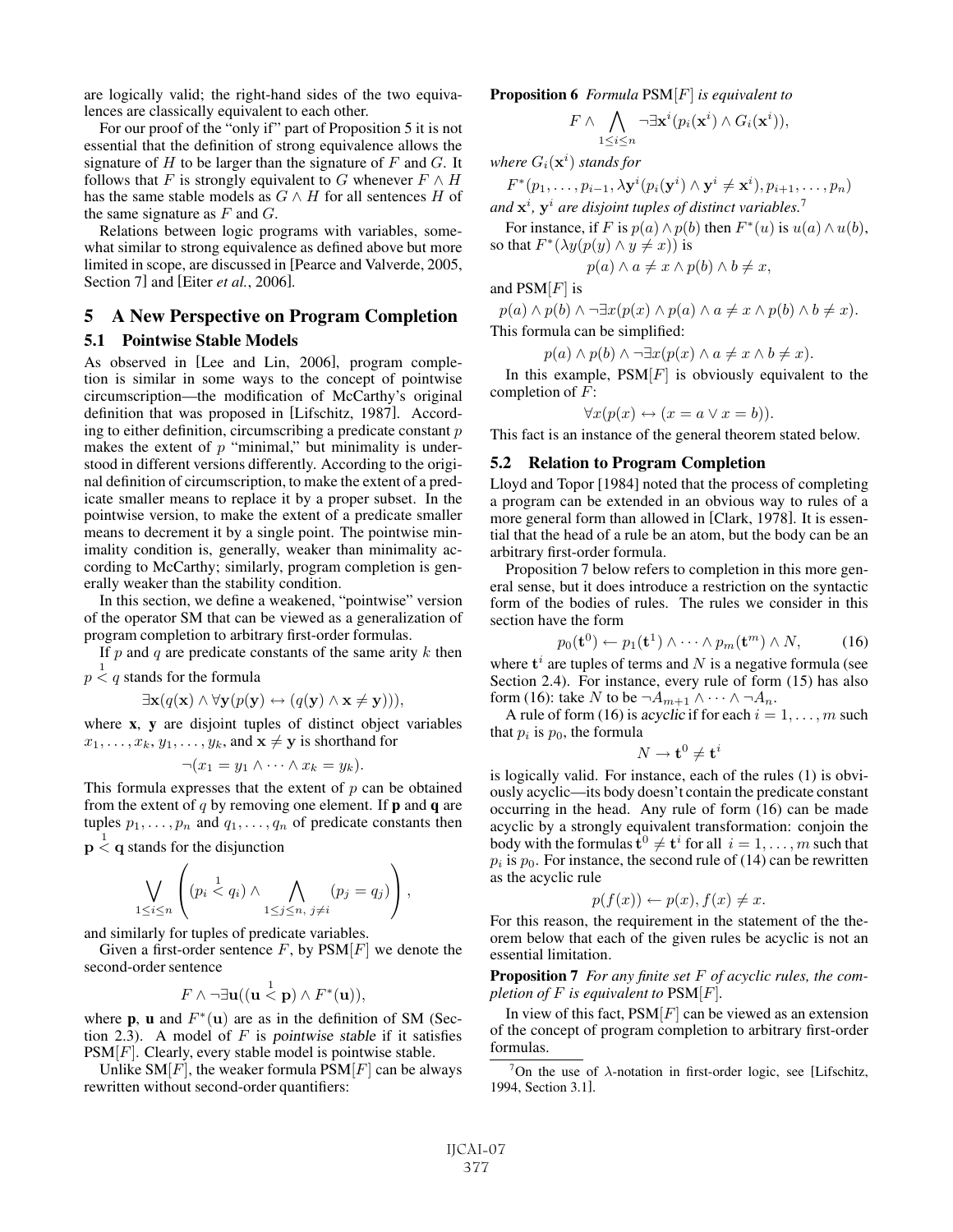## 5.3 Tight Formulas

François Fages [1991] showed that if a logic program satisfies a certain syntactic condition, which is now called "tightness," then its stable models can be characterized as the models of its completion. This theorem and its generalizations (see [Erdem and Lifschitz, 2003]) play an important role in answer set programming.

Consider, for instance, logic programs consisting of rules of form (16). According to the definition of a tight program, to decide whether such a program is tight we should look at its "predicate dependency graph." The vertices of this graph are the predicate constants occurring in the program, and its edges lead from  $p_0$  to  $p_1, \ldots, p_m$  for the rules (16) that the program consists of. The program is called tight if its predicate dependency graph is acyclic.

Proposition 8 below extends Fages's theorem to the general framework introduced in this note. To define the predicate dependency graph for an arbitrary first-order sentence, we need a few auxiliary definitions.

Recall that an occurrence of a subformula or a predicate constant in a formula  $F$  is *positive* if the number of implications in  $F$  containing that occurrence in the antecedent is even; it is *strictly positive* if that number is  $0.8 \text{ In } (7)$ , for instance, both occurrences of  $q$  are positive, but only the first is strictly positive. The key idea of our definition of the predicate dependency graph for an arbitrary formula  $F$  is to concentrate on the implications  $G \to H$  that have strictly positive occurrences in  $F$ ; such implications generalize the concept of a rule in traditional logic programs.

We say that a predicate constant  $p$  depends on a predicate constant q in an implication  $G \to H$  if

- p has a strictly positive occurrence in  $H$ , and
- $q$  has a positive occurrence in  $G$  that does not belong to any occurrence of a negative formula in G.

The predicate dependency graph of a formula  $F$  is the directed graph such that

- $\bullet$  its vertices are the predicate constants occurring in  $F$ , and
- it has an edge from a vertex  $p$  to a vertex  $q$  if  $p$  depends on  $q$  in an implication that has a strictly positive occurrence in F.

For instance, the predicate dependency graph of formula (7) has three vertices  $p, q, r$  and one edge, from  $r$  to  $q$ . This is the same graph as the one given by the more special definition reviewed above applied to the "logic programming representation" (1) of formula (7).

Just as in the special case above, we say that a formula  $F$ is tight if its predicate dependency graph is acyclic. For instance, formulas (7)–(10) are tight; formula (13) is not tight, because its predicate dependency graph is a self-loop.

Proposition 8 *For any tight sentence* F*,* PSM[F] *is equivalent to* SM[F]*.*

# 6 Conclusion

The definition of a stable model proposed in this paper is applicable both to rules covered by the original 1988 definition and to rules of several more general kinds used in answer set programming. Instead of grounding and fixpoints, it refers to a translation into classical logic, and is in this sense close to the definitions of program completion and circumscription.

The relationship between the original definition of a stable model and the definition proposed here can be compared with the relationship between two definitions of a causal theory the original definition introduced in [McCain and Turner, 1997] and its generalization proposed in [Lifschitz, 1997]. The original definition uses a fixpoint construction; the generalization is based on a translation into classical logic.

Another definition of a stable model for first-order order sentences is given independently by Lin and Zhou [2007]. It refers to grounding, but in other ways it is similar to ours.

Extending main results of the theory of stable models to the general framework described above is a topic of future work.

#### Acknowledgements

We are grateful to Pedro Cabalar, Martin Gebser and Hudson Turner for useful comments on this paper.

#### References

- [Clark, 1978] Keith Clark. Negation as failure. In Herve Gallaire and Jack Minker, editors, *Logic and Data Bases*, pages 293–322. Plenum Press, New York, 1978.
- [Doherty *et al.*, 1997] Patrick Doherty, Witold Łukaszewicz, and Andrzey Szałas. Computing circumscription revisited: A reduction algorithm. *Journal of Automated Reasoning*, 18(3):297–336, 1997.
- [Eiter et al., 2006] Thomas Eiter, Michael Fink, Hans Tompits, Patrick Traxler, and Stefan Woltran. Replacements in non-ground answer-set programming. In *Proceedings of International Conference on Principles of Knowledge Representation and Reasoning (KR)*, 2006.
- [Erdem and Lifschitz, 2003] Esra Erdem and Vladimir Lifschitz. Tight logic programs. *Theory and Practice of Logic Programming*, 3:499–518, 2003.
- [Faber *et al.*, 2004] Wolfgang Faber, Nicola Leone, and Gerard Pfeifer. Recursive aggregates in disjunctive logic programs: Semantics and complexity. In *Proceedings of European Conference on Logics in Artificial Intelligence (JELIA)*, 2004. http://www.wfaber.com/research/papers/ jelia2004.pdf.
- [Fages, 1991] François Fages. A fixpoint semantics for general logic programs compared with the well–supported and stable model semantics. *New Generation Computing*, 9:425–443, 1991.
- [Ferraris and Lifschitz, 2005a] Paolo Ferraris and Vladimir Lifschitz. Mathematical foundations of answer set programming. In *We Will Show Them! Essays in Honour of Dov Gabbay*, pages 615–664. King's College Publications, 2005.

<sup>&</sup>lt;sup>8</sup>Note that we apply the term "negative" to formulas, and the terms "positive" and "strictly positive" to occurrences of subformulas and predicate constants in a formula.